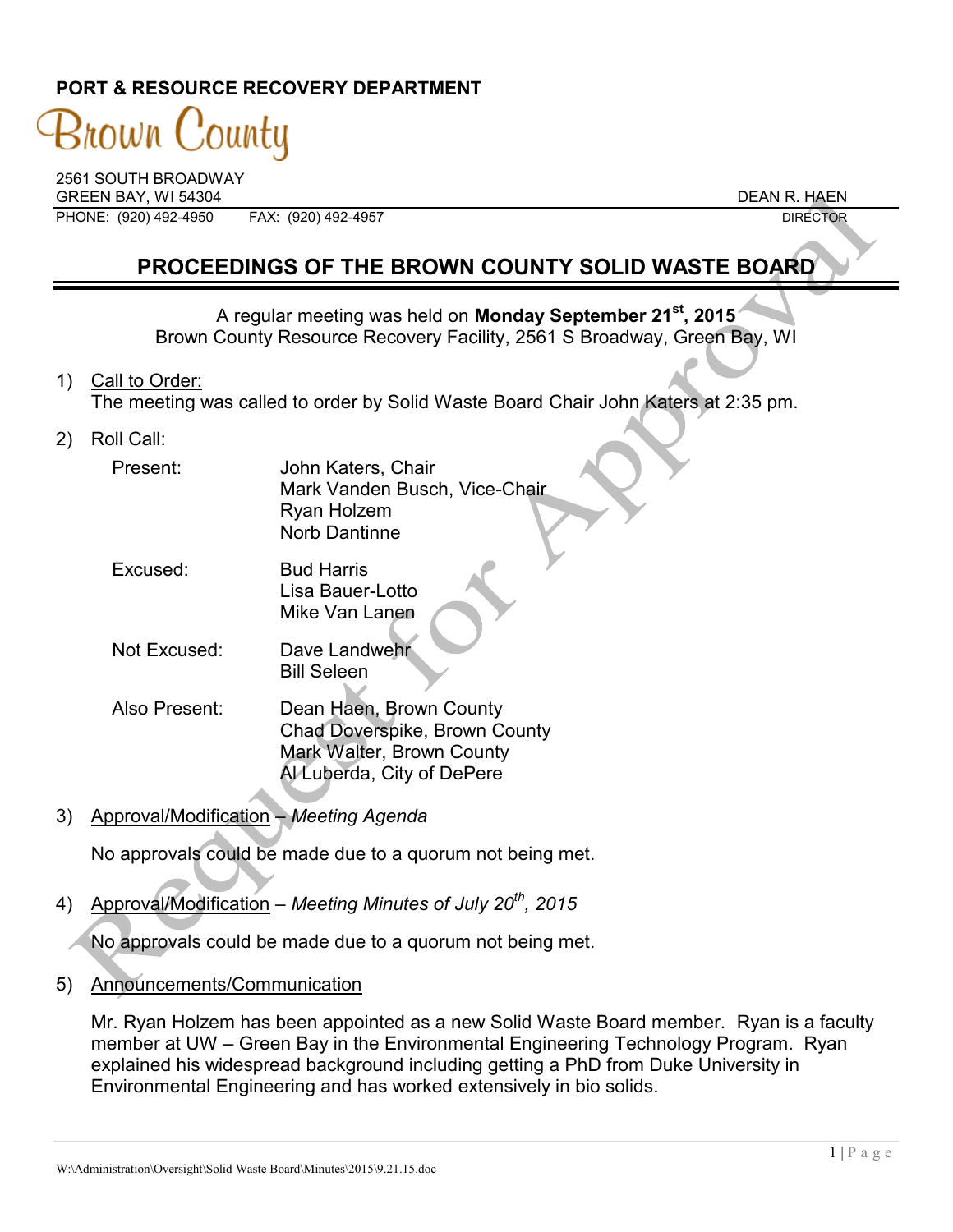#### 6) Compactor and Building Expansion – *Update*

Mr. Doverspike explained that the compactor will begin work on September 29, 2015. The new compactor will save about \$100,000 each year. The machine will pay for itself in about 5 years. This will allow for a much cleaner transition when traveling to Outagamie County because of the enclosed trailer. The compactor will also be a benefit because it will decrease per ton cost, it will cause less wind-blown trash around the MRF and it will also increase customer service by decreasing drop off wait times by allowing both doors to be used for customer drop off at peak times.

In addition to the = installation of the compactor other changes include installation of a residential recycling drop off door for excess recycling that will allow residents to drop off recycling right in the building without entering it. This will save employees time by not having to empty the recycling bins multiple times per day. A roof hatch was also installed in the building; it will now be much safer when people need to go up on the roof.

Mr. Doverspike explained that the project will be about 5% over what was originally approved in the budget. There was about \$15,000 worth of work done to remove and replace the soil because of the sugar beet factory that was at this location before the MRF.

#### *7)* Fox River Fiber (FRF) – *Update*

- *a.* Progress with FRF Amendment #3 and Kewaunee County Memorandum of Understanding
- *b.* Letter from Outagamie County Executive
- *c.* Response from Brown County to Outagamie County Regarding the September 2014 Draft Analysis of Alternative Daily Cover Options for Outagamie County landfill Serving Brown-Outagamie-Winnebago Counties

Mr. Haen began by providing a status update for FRF Amendment #3 with Kewaunee County memorandum of understanding (Item 7a). The amendment is to reduce the FRF sludge tonnage from 70,000 tons to 50,000 tons to be in compliance with the DNR's 12.5% alternative daily cover (ADC) to municipal solid waste. The process of this amendment started in January. After a conversation between the County Executive, Troy Streckenbach, and Kewaunee County's Administrator it was determined that Kewaunee County could use a portion of the paper mill sludge as ADC for their landfill helping FRF find additional disposal options. . The Kewaunee County option was a catalyst for FRF to work towards an amendment and possibly no longer consider the FRF notice of claim for which Brown County has disallowed. On Wednesday September 23<sup>rd</sup> a meeting with Brown and Kewaunee County's Corporation Counsels along with FRF's Counsel will take place to take care of all the details of the amendment. Mr. Holzem asked if Kewaunee County's landfill follows the timeline for the Brown County and Fox River Fiber contract. Mr. Haen explained that MOU with Brown County, Kewaunee County and FRF is for the remaining life of Kewaunee County's landfill which is three years.

Mr. Vanden Busch asked if there are any terms that Fox River Fiber might agree to for Brown County to have termination options. Mr. Haen explained that he does not believe FRF is interested under the existing agreement to allow County termination clauses to be added..

Mr. Haen informed the Board of the letter received from Outagamie County (Item 7b). Outagamie County's Solid Waste Department has had a new director for the last year and a half. He has experience working with landfills in California and believes that the Alternative Daily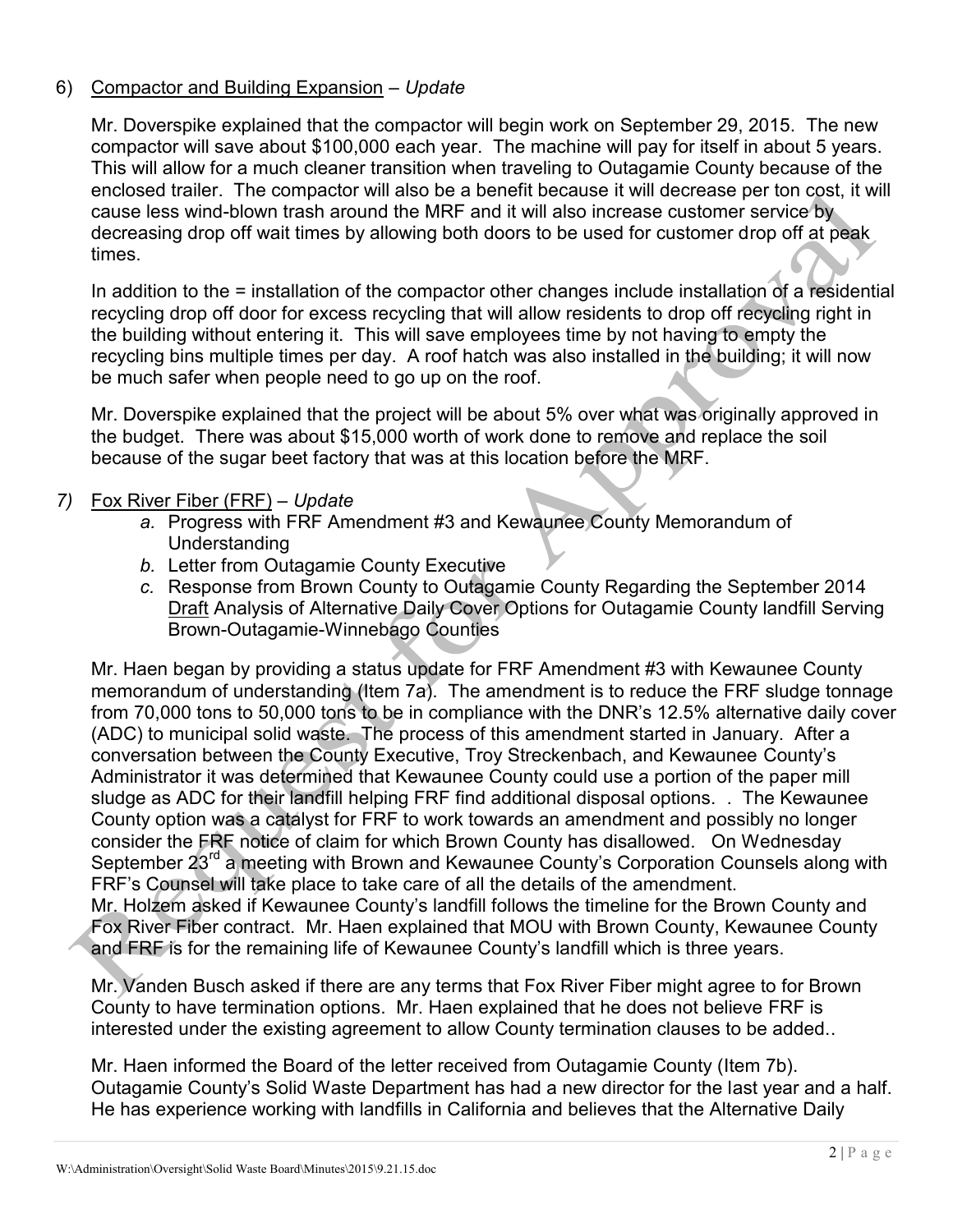Cover (ADC) that Fox River Fiber (FRF) supplies BOW is financially detrimental and may have negative environmental effects. The BOW contract implies the host County gets to determine how to operate the landfill. Their director is moving towards using a spray-on ADC at the Outagamie Landfill. Operationally, Outagamie is subjectively choosing to not use the FRF paper mill sludge as ADC and have been piling it up, which from Brown County's perspective is not operationally sound and not incorporating the sludge in with MSW is creating a monolithic fill area that may create leachate or gas problems. Since Outagamie County is not using the sludge as ADC, Outagamie is threatening to charge Brown County full fee to accept that material as general waste. Right now the paper mill sludge is being accepted at \$2.50/ton based on the contract terms. This may be a million and a half dollar annual increase in operating costs Outagamie County is proposing to charge one of its partners. The content of the Outagamie County letter is referencing a draft report (item 7c), in which the draft appears to justify the sprayon ADC. The report was never finalized by BOW Directors because an agreement could not be made on the findings. Included in the agenda packet is Brown County's formal respond the draft report. For many reasons as stated in the letter, Brown County believes the draft report is flawed and inaccurate.

Years ago the three BOW Directors from Brown, Outagamie and Winnebago County worked together to figure out that the best solution for ADC was to have Brown County contract for FRF's paper mill sludge. There is proof that all three directors at the time had knowledge of the contract that Brown County signed with FRF. In hindsight, the contract should have been signed by all counties. All three counties have benefited from the ADC and as recently as 2012, the former Outagamie County director wanted 50-65,000 tons of FRF sludge for ADC. The current Outagamie County Director now has different opinion that is the source of this problem. The environmental impacts of paper mill sludge are unproven. All three counties have landfills with significant quantities of this type of ADC with no proven negative impacts. The financial impacts of ADC are clearly different between Brown and Outagamie County. Outagamie County also claims that the long term use of paper mill sludge is more expensive and that the spray on coverage will be more cost effective. Mr. Haen argues that Outagamie County has not taken into consideration the cost of product, machinery, manpower, and time. As well, the use of the spray on coverage will allow the landfill to be used for 6 extra months. This comes with 6 extra months of overall cost of operating facilities which is roughly \$6 million. In fact, Brown County believes using FRF ADC will actually save the BOW landfill more than \$3.0M over the life of the landfill.

Mr. Haen explained that because of the importance of the situation the Department has hired Michael, Best and Friedrich (MBF) to do legal work on this situation. MBF is sending out a letter on September 22 stating that by Outagamie County refusing to use FRF sludge as ADC it is forcing Brown County into a breach of contract with FRF and the BOW agreement. In the BOW agreement it states that the three directors are to resolve operational issues and if unable to work it out then the situation will be placed in dispute resolution conditions of the agreement. In regards to MBF working for Brown County they have not given us a budget yet, the Department has to strategize on what the extent of their assistance will actually be based on Outagamie County response to correspondence.

Mr. Katers suggested that an outside consulting firm could be hired in order to figure out exact costs of ADC. Mr. Haen agreed that fully understanding the cost of ADC needs to be done first, so all parties understand the costs and benefits. Nevertheless, Outagamie County needs to recognize the contracts that are in place. Mr. Katers added that it would be good to have an engineering company substantiate any detriments that are caused by paper mill sludge ADC.